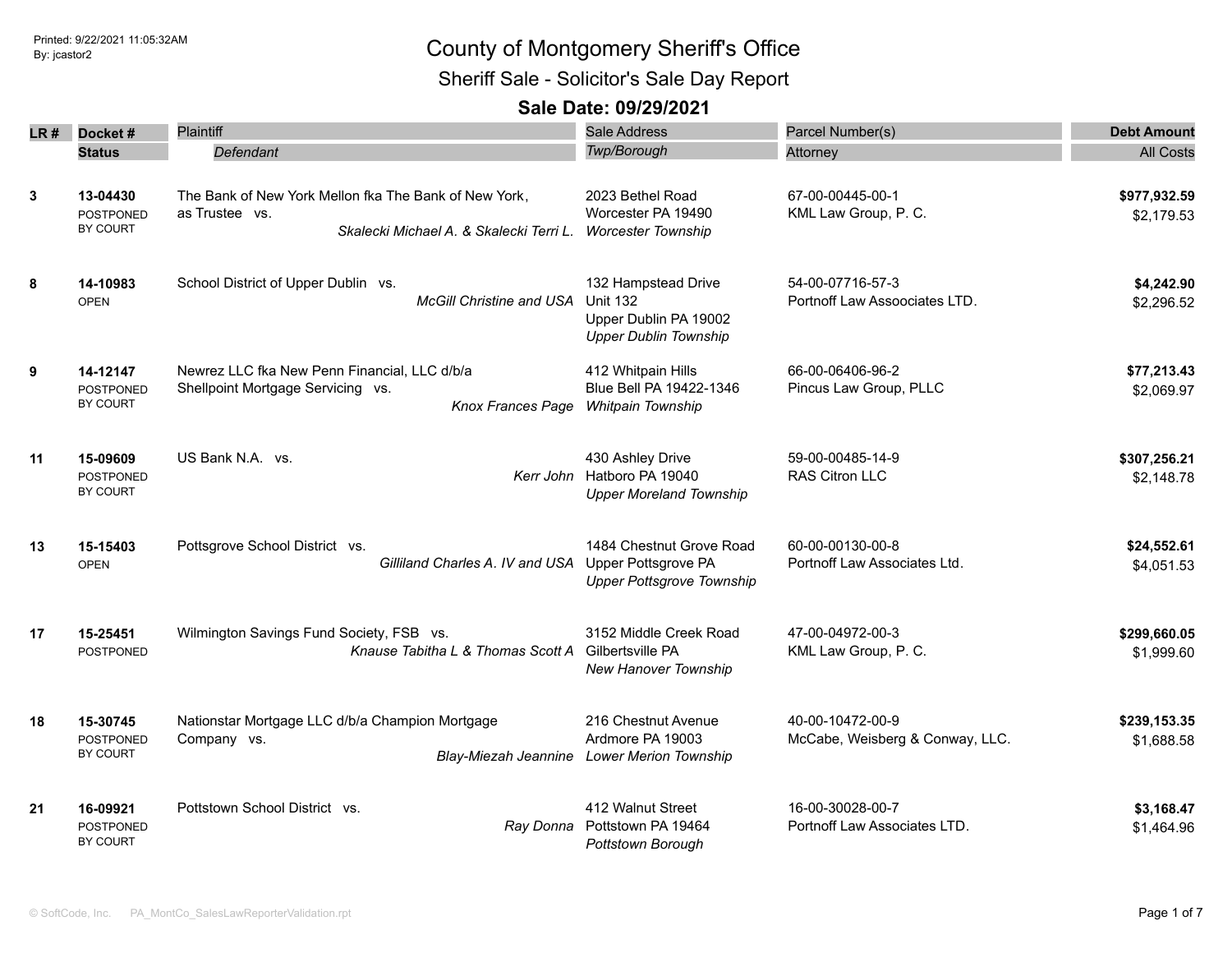Sheriff Sale - Solicitor's Sale Day Report

|    | LR# Docket#                              | <b>Plaintiff</b>                                                                                                          | Sale Address                                                                                                      | Parcel Number(s)                                  | <b>Debt Amount</b>         |
|----|------------------------------------------|---------------------------------------------------------------------------------------------------------------------------|-------------------------------------------------------------------------------------------------------------------|---------------------------------------------------|----------------------------|
|    | <b>Status</b>                            | Defendant                                                                                                                 | Twp/Borough                                                                                                       | Attorney                                          | <b>All Costs</b>           |
| 26 | 17-14831<br><b>POSTPONED</b><br>BY COURT | PHH Mortgage Corporation vs.<br>Humphreys Richard L., Humphreys Richard B.,<br>Humphreys Christine V. & Humphreys Gwen M. | 465 Springdale Avenue<br>Hatboro PA 19040<br>Hatboro Borough                                                      | 08-00-05467-00-6<br>Brock & Scott, PLLC           | \$300,126.93<br>\$2,244.84 |
| 29 | 17-15792<br><b>OPEN</b>                  | Pottsgrove School District vs.<br>Watson Shawn D. and USA                                                                 | 941 Kenny Road<br>Pottstown PA 19464<br>Lower Pottsgrove Township                                                 | 42-00-02521-00-2<br>Portnoff Law Associates, Ltd. | \$9,507.53<br>\$2,178.12   |
| 32 | 17-17618<br><b>POSTPONED</b><br>BY COURT | Upper Perkiomen School District vs.<br>Peart Jr. Sidney J.                                                                | 1014 Miller Road<br>Pennsburg PA 18073<br>Marlborough Township                                                    | 45-00-01847-00-7<br>Portnoff Law Associates Ltd.  | \$4,906.98<br>\$1,592.36   |
| 36 | 18-02125<br><b>POSTPONED</b><br>BY COURT | U.S. Bank N.A. vs.<br>Norris Leon & Norris Loretta                                                                        | 745 East Oak Street<br>Norristown PA 19401<br>Norristown Borough                                                  | 13-00-29184-03-5<br><b>Brock and Scott PLLC</b>   | \$285,733.17<br>\$1,879.43 |
| 38 | 18-03791<br><b>POSTPONED</b><br>BY COURT | U.S. Bank N.A. vs.<br>Forster Scott C.                                                                                    | 859 Valley View Road<br>Flourtown PA 19031<br>Whitemarsh Township                                                 | 65-00-12187-00-6<br>RAS Citron LLC                | \$248,053.85<br>\$1,722.93 |
| 39 | 18-07703<br><b>POSTPONED</b><br>BY COURT | Waterfall Victoria Grantor Trust II, Series G vs.<br>Quarles James F & Quarles Michelle R                                 | 1801 Maple Circle<br>Lansdale PA 19446<br><b>Worcester Township</b>                                               | 67-00-02133-00-5<br>Stern & Eisenberg, P.C.       | \$325,216.97<br>\$1,920.12 |
| 44 | 18-14017<br>POSTPONED<br>BY COURT        | Krish Investors LLC and 2508 Federal LLC vs.<br>Perry Kathleen & Sirianni Melissa                                         | 2825 Cowpath Road<br>Hatfield PA 19440<br><b>Hatfield Township</b>                                                | 35-00-02662-00-3<br>Brown McGarry Nimeroff, LLC   | \$236,611.00<br>\$1,949.71 |
| 45 | 18-14288<br><b>POSTPONED</b><br>BY COURT | U.S. Bank National Association vs.<br>Whitney Barry D aka Whitney B.D. aka Whitney Barry<br>& Whitney Kim                 | 1082 EdgeHill Road<br>aka 1082 Egdehill Road<br>aka 1082 Edge Hill Road<br>Abington PA 19001<br>Abington Township | 30-00-15552-00-6<br>Stern & Eisenberg, PC         | \$135,284.17<br>\$2,660.91 |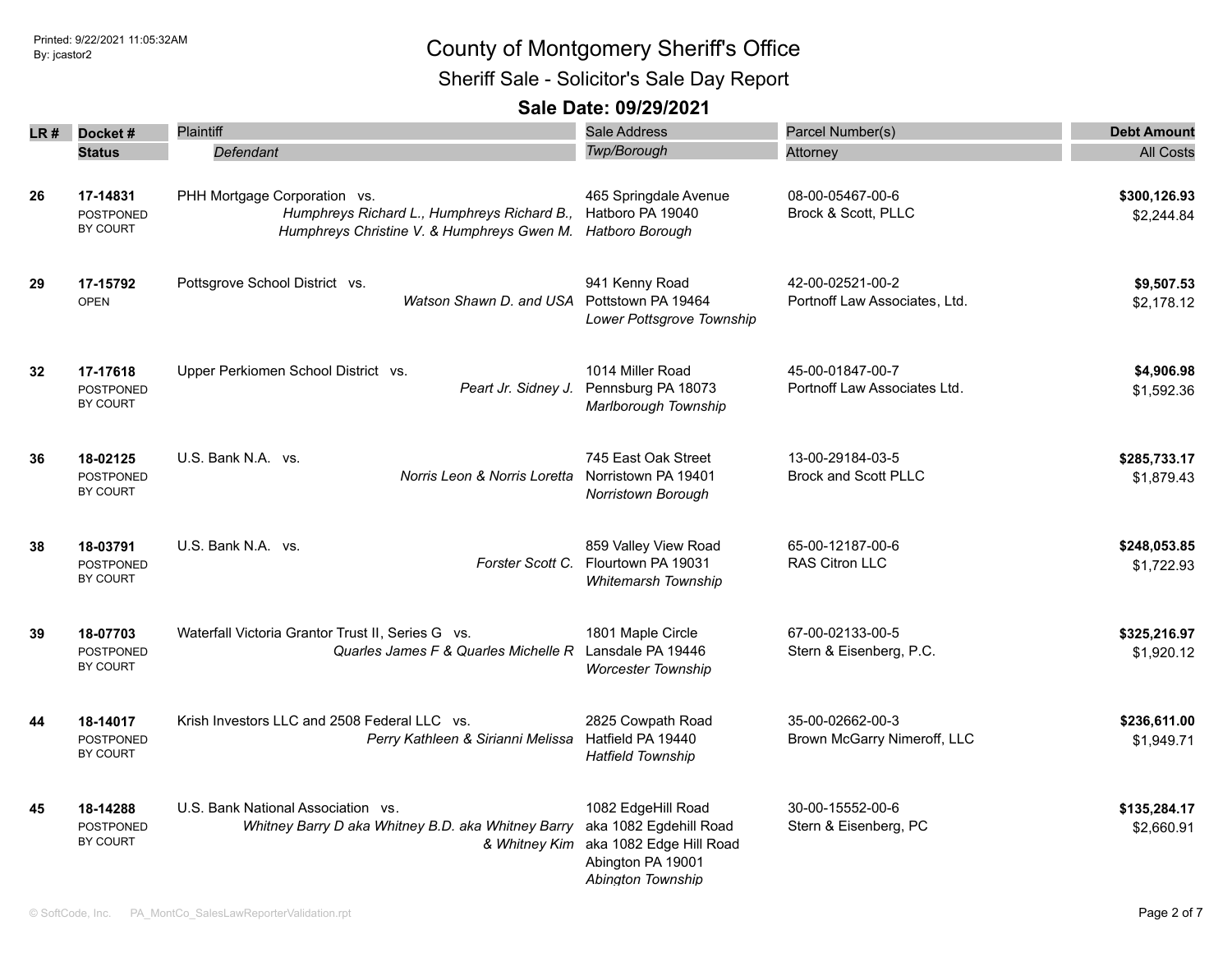Sheriff Sale - Solicitor's Sale Day Report

| LR # | Docket#                                         | Plaintiff                                                                                                                                                                                                                       | <b>Sale Address</b>                                                                    | Parcel Number(s)                                   | <b>Debt Amount</b>         |
|------|-------------------------------------------------|---------------------------------------------------------------------------------------------------------------------------------------------------------------------------------------------------------------------------------|----------------------------------------------------------------------------------------|----------------------------------------------------|----------------------------|
|      | <b>Status</b>                                   | Defendant                                                                                                                                                                                                                       | Twp/Borough                                                                            | Attorney                                           | <b>All Costs</b>           |
| 53   | 18-20454<br><b>POSTPONED</b><br>BY COURT        | MTGLQ Investors, L.P. vs.<br>Raftogianis Michael J.                                                                                                                                                                             | 30 Simmons Road<br>Perkiomenville PA 18074<br>Lower Frederick Township                 | 38-00-02472-01-9<br><b>KML Law Group</b>           | \$599,797.27<br>\$3,079.44 |
| 56   | 19-00174<br>POSTPONED<br>BY COURT               | U.S. Bank National Association as Legal Title Trustee for<br>Truman 2016 SC6 Title Trust vs.<br><b>Miller Calvin and Miller Annette</b>                                                                                         | 18 Parkview Road<br>Cheltenham PA 19012<br>Cheltenham Township                         | 31-00-21991-00-1<br>Friedman Vartolo LLP           | \$405,977.09<br>\$2,121.23 |
| 60   | 19-01989<br><b>POSTPONED</b><br>BY COURT        | LoanCare, LLC vs.<br>Wright Moshe D. Executor & Devisee of The Estate<br>of Joseph L. Carroll, III aka Joseph L. Carroll                                                                                                        | 514 Butler Street<br>aka 514 Butler Ave<br>Pottstown PA 19464<br>Pottstown Borough     | 16-00-02648-00-9<br>Stern & Eisenberg, P.C.        | \$75,073.02<br>\$2,104.68  |
| 61   | 19-05043<br><b>POSTPONED</b><br>BY COURT        | Wells Fargo Bank N.A. vs.<br>Henshaw Joseph S. aka Henshaw Joseph S. Jr. &<br>Henshaw Barbara A. & USA                                                                                                                          | 305 Cambridge Drive<br>Royersford PA 19468-2845<br><b>Upper Providence</b><br>Township | 61-00-01010-22-5<br>Brock & Scott, PLLC            | \$238,839.03<br>\$2,168.32 |
| 65   | 19-12133<br><b>OPEN</b>                         | HB3 Alternative Holdings, LLC vs.<br>Wilfong Nicole, known Heir of Jean T. O'Donnel<br>(dec'd); Wilfong David, known Heir of Jean T. O'Donnel<br>(dec'd); & Unknown Heirs of Jean T. O'Donnell (dec'd)                          | 10 Cowpath Road<br>Souderton PA 18964<br>Franconia Township                            | 34-00-01126-00-1<br><b>LOGS Legal Group LLC</b>    | \$242,800.33<br>\$2,430.87 |
| 66   | 19-12387<br><b>POSTPONED</b><br><b>BY COURT</b> | The Money Source Inc. vs.                                                                                                                                                                                                       | 1538 Robinson Avenue<br>Liles Herbert Willow Grove PA 19090<br>Abington Township       | 30-00-57008-00-4<br>McCabe, Weisberg & Conway, LLC | \$245,554.36<br>\$1,538.87 |
| 69   | 19-16212<br><b>POSTPONED</b>                    | JPMorgan Chase Bank, N.A. f/k/a Washington Mutual<br>Bank, F.A. vs.<br>McMichael Lawrence G. Executor of Estate to Field<br>Martin W, Field Alexander Ryan, Cresson Monica,<br>Guzman Victor as Devisee of Kathleen Field a/k/a | 1208 Meadowbank Road<br>Villanova PA 19085<br><b>Lower Merion Township</b>             | 40-00-36009-00-5<br>LOGS Legal Group, LLC          | \$526,134.31<br>\$3,040.06 |
| 70   | 19-16329<br>POSTPONED<br>BY COURT               | The Bank of New York Mellon vs.<br>Boccuto Thomas W. and McFarland Jennifer A. aka<br>Mc Farland Jennifer A. Collegeville Borough                                                                                               | 282 Lloyd Avenue<br>Collegeville PA 19426                                              | 04-00-00809-10-5<br>Pincus Law Group, PLLC         | \$268,336.32<br>\$2,241.29 |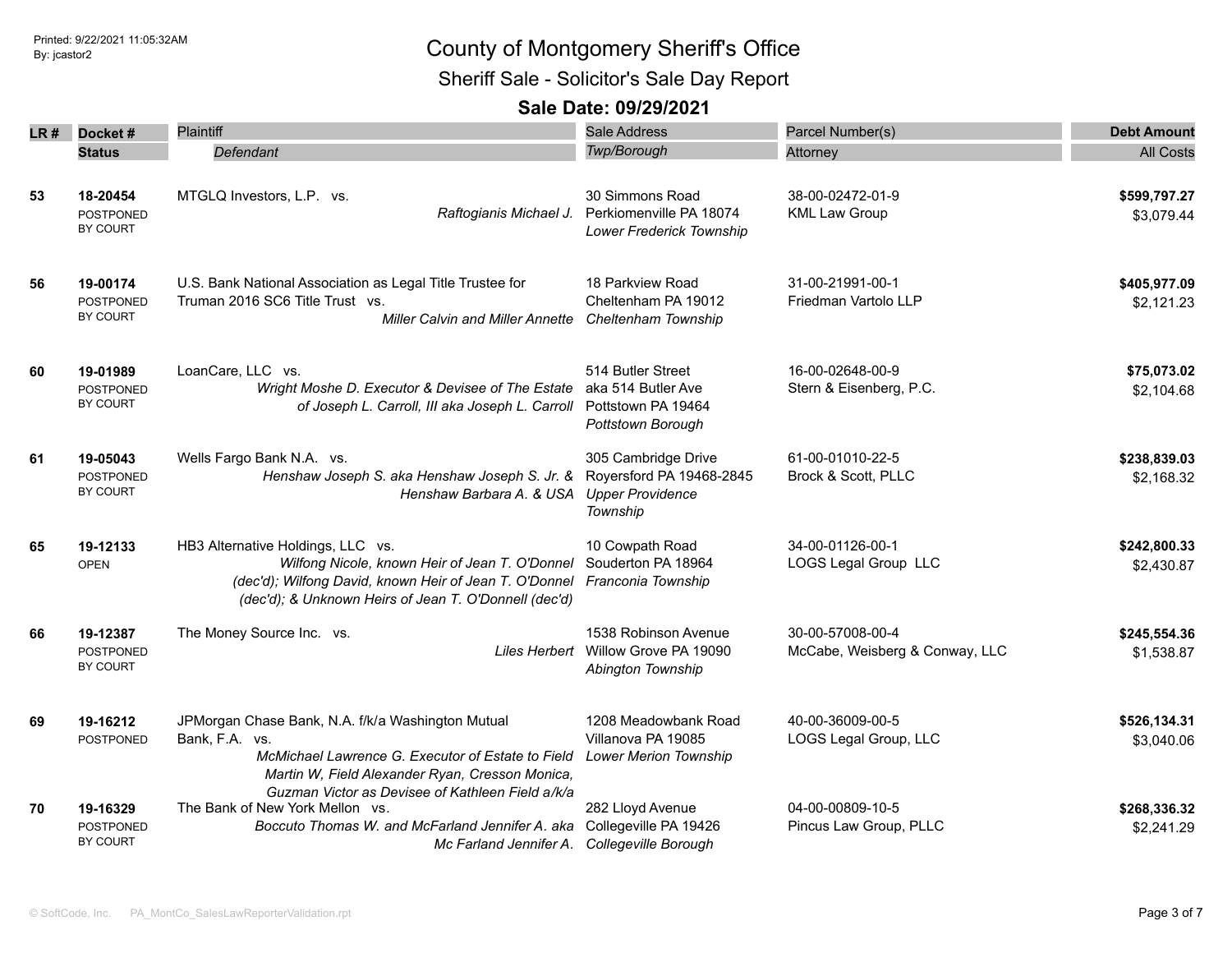Sheriff Sale - Solicitor's Sale Day Report

| LR # | Docket#                      | Plaintiff                                                          | Sale Address                                    | Parcel Number(s)                     | <b>Debt Amount</b> |
|------|------------------------------|--------------------------------------------------------------------|-------------------------------------------------|--------------------------------------|--------------------|
|      | Status                       | Defendant                                                          | <b>Twp/Borough</b>                              | Attorney                             | <b>All Costs</b>   |
|      |                              |                                                                    |                                                 |                                      |                    |
| 74   | 19-18309                     | Citizens Bank, N.A. s/b/m to Citizens Bank of                      | 120 North Bethlehem Pike                        | 54-00-02380-10-4                     | \$67,203.46        |
|      | POSTPONED                    | Pennsylvania vs.                                                   | Unit 101 aka Apt A101                           | Law Office of Gregory Javardian, LLC | \$1,809.63         |
|      | BY COURT                     |                                                                    | Burnetta, Jr. Thomas E Fort Washington PA 19034 |                                      |                    |
|      |                              |                                                                    | <b>Upper Dublin Township</b>                    |                                      |                    |
| 76   | 19-18977                     | Cascade Funding Mortgage Trust HB5 vs.                             | 2103 Harrison Court                             | 63-00-02689-95-6                     | \$289,370.24       |
|      | POSTPONED                    | Brown Marlet; Evans Rovella; Farrell Kyla; Harris                  | Norristown PA 19403                             | KML Law Group, P.C.                  | \$3,050.49         |
|      |                              | Antonio; Harris Anwar; Harris Carlos; Harris Kylla; Harris         | <b>West Norriton Township</b>                   |                                      |                    |
|      |                              | Nikia aka Harris Niki; Williams Angel aka Williams Angela          |                                                 |                                      |                    |
|      |                              | Heirs of Richard Harris dc'd                                       | 8302 Old York Road                              | 31-00-30106-21-1                     | \$209,539.88       |
| 77   | 19-19461<br><b>POSTPONED</b> | Wells Fargo Bank NA vs.<br>Morgan Lyndsay M. aka Morgan Lyndsey M, | #A24 aka Condo/Apt A24                          | Brock & Scott, PLLC                  | \$3,786.12         |
|      | BY COURT                     | Executor of the Estate of Robert Morgan (dc'd)                     | Elkins Park PA 19027                            |                                      |                    |
|      |                              |                                                                    | Cheltenham Township                             |                                      |                    |
|      |                              |                                                                    |                                                 |                                      |                    |
| 81   | 19-20698                     | Bank of America, N.A. vs.                                          | 512 Canterbury Road                             | 63-00-00881-19-9                     | \$70,074.29        |
|      | <b>POSTPONED</b>             | Obermiller Joseph                                                  | Jeffersonville PA 19403                         | Powers Kirn, LLC                     | \$2,258.31         |
|      | BY COURT                     |                                                                    | <b>West Norriton Township</b>                   |                                      |                    |
| 83   | 19-21475                     | MTGLQ Investors, L.P. vs.                                          | 506 Meadowview Lane                             | 61-00-01660-16-9                     | \$208,758.96       |
|      | POSTPONED                    | Beatty Kenneth A. & Beatty Loretta M.                              | Mont Clare PA 19453                             | Richard M. Squire & Associates, LLC  | \$2,046.46         |
|      | BY COURT                     |                                                                    | <b>Upper Providence</b>                         |                                      |                    |
|      |                              |                                                                    | Township                                        |                                      |                    |
| 84   | 19-21552                     | Wells Fargo Bank NA vs.                                            | 1603 Reagan Court                               | 63-00-06613-26-3                     | \$279,241.28       |
|      | <b>POSTPONED</b>             | <b>Hinds-Toussaint Paula</b>                                       | Norristown PA 19401                             | Brock & Scott, PLLC                  | \$1,727.86         |
|      | <b>BY COURT</b>              |                                                                    | Norristown Borough                              |                                      |                    |
|      |                              | Amerihome Mortgage Company, LLC vs.                                | 666 West Germantown                             | 49-00-04108-64-9                     | \$159,937.92       |
| 87   | 19-23254<br><b>OPEN</b>      | Graves Jr. Joseph C. and Graves Jacqueline N.                      | Pike                                            | KML Law Group, P.C.                  |                    |
|      |                              |                                                                    | <b>Condo 2320</b>                               |                                      | \$2,698.69         |
|      |                              |                                                                    | <b>Plymouth Meeting PA</b>                      |                                      |                    |
|      |                              |                                                                    | 19462                                           |                                      |                    |
| 88   | 19-23406                     | U.S. Bank National Association vs.                                 | 1448 Thomson Road                               | 30-00-66776-00-1                     | \$188,858.58       |
|      | <b>OPEN</b>                  | Rines Joseph as Administrator of the Estate of                     | Roslyn PA 19001                                 | <b>KML Law Group</b>                 | \$2,588.74         |
|      |                              | Gaskin Joseph A. (deceased) Abington Township                      |                                                 |                                      |                    |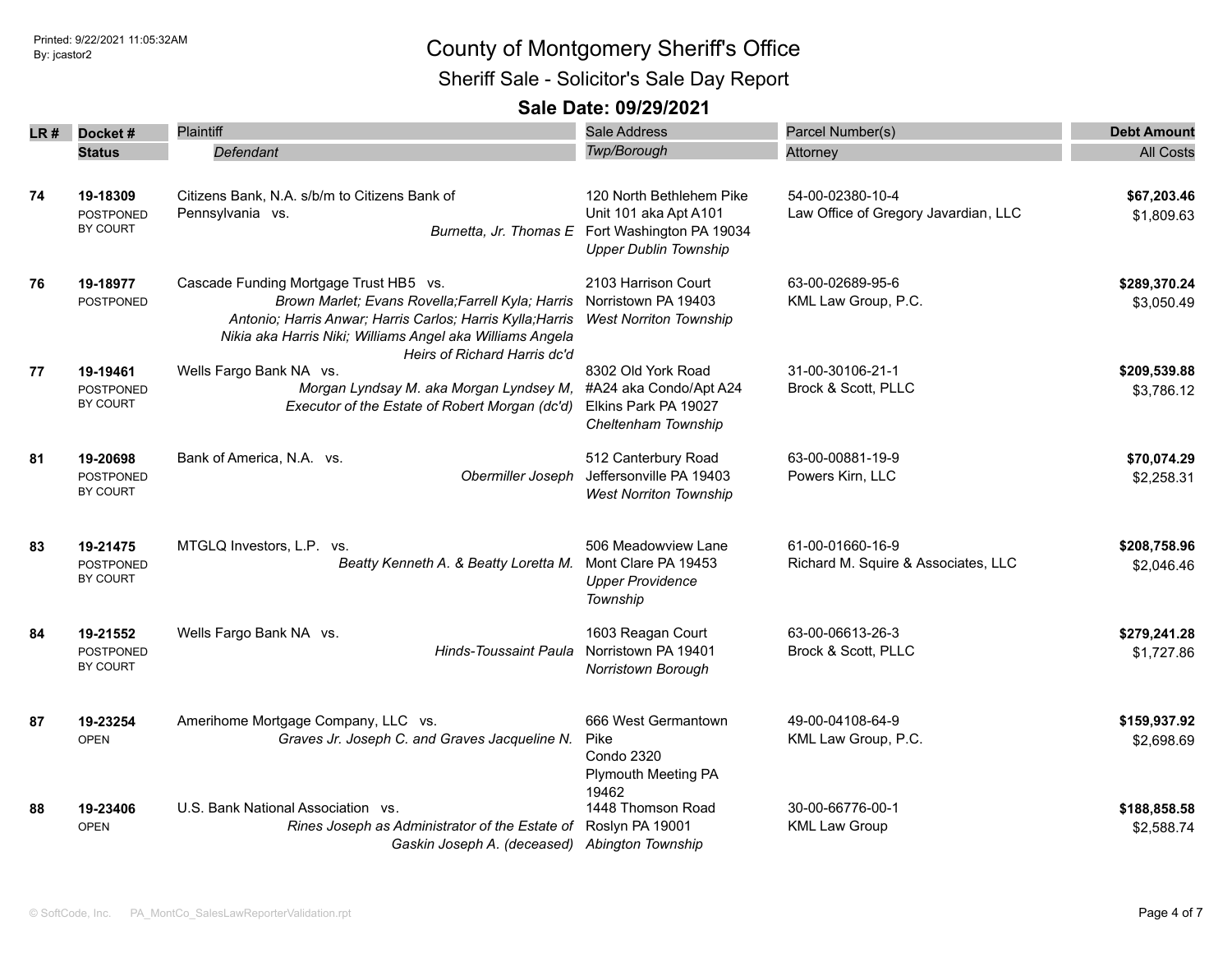Sheriff Sale - Solicitor's Sale Day Report

| LR# | Docket#                                  | <b>Plaintiff</b>                                                                                                                                                                                                                              | <b>Sale Address</b>                                                               | Parcel Number(s)                                         | <b>Debt Amount</b>         |
|-----|------------------------------------------|-----------------------------------------------------------------------------------------------------------------------------------------------------------------------------------------------------------------------------------------------|-----------------------------------------------------------------------------------|----------------------------------------------------------|----------------------------|
|     | <b>Status</b>                            | Defendant                                                                                                                                                                                                                                     | Twp/Borough                                                                       | Attorney                                                 | <b>All Costs</b>           |
| 89  | 19-24473<br><b>POSTPONED</b><br>BY COURT | Wilmington Savings Fund Society vs.<br>Rice Thomas G.                                                                                                                                                                                         | 116 North Essex Avenue<br>Narberth PA 19072<br>Narberth Borough                   | 12-00-01174-00-2<br>Hladik Onorato and Federman, LLP     | \$410,880.19<br>\$1,722.28 |
| 90  | 19-24517<br><b>POSTPONED</b><br>BY COURT | Citizens Bank, N.A. vs.<br>Reinhart Barry & Reinhart Lizanne & USA                                                                                                                                                                            | 518 Monticello Lane<br><b>Plymouth Meeting PA</b><br>19462<br>Whitemarsh Township | 65-00-01336-22-8<br>Law Office of Gregory Javardian, LLC | \$414,084.67<br>\$3,627.55 |
| 92  | 19-26174<br><b>POSTPONED</b><br>BY COURT | Wells Fargo Bank, N.A. vs.<br><b>Conard Thomas</b>                                                                                                                                                                                            | 174 West Lehman Avenue<br>Hatboro PA 19040<br>Hatboro Borough                     | 08-00-03028-00-6<br>Brock & Scott, PLLC                  | \$197,913.88<br>\$2.191.46 |
| 93  | 19-27084<br><b>OPEN</b>                  | Wells Fargo Bank, N.A. s/b/m Wachovia Bank, National<br>Association vs.<br>Orgeron-Bigley Shari Lee, as Believed Heir and/or<br>Administrator to the Estate of Frank Fulmer, AKA Frank<br>J. Fulmer; Fulmer Stacilee, as Believed Heir and/or | 136 Hill Road<br>Barto PA 19504<br>Douglass Township                              | 32-00-04764-00-1<br>Manley Deas Kochalski, LLC           | \$144,099.64<br>\$2,875.40 |
| 94  | 19-27320<br><b>POSTPONED</b><br>BY COURT | Citizens Bank, N.A. s/b/m to Citizens Bank of<br>Pennsylvania vs.<br>Halpin III Charles A.J., Esquire Personal<br>Representative of the Estate of Sandra L. Jacoby a/k/a<br>Sandra Leigh Jacoby, Deceased                                     | 1612 Tremont Avenue<br>Norristown PA 19401<br><b>Norristown Borough</b>           | 13-00-36892-00-4<br>Law Office of Gregory Javardian, LLC | \$123,156.83<br>\$2,154.89 |
| 95  | 19-28329<br>POSTPONED                    | US Bank Trust National Association vs.<br>Angelucci Thea a/k/a Angelucci Thea L., Angelucci<br>Josh a/k/a Angelucci Josh A.                                                                                                                   | 1710 North Keim Street<br>Pottstown PA 19464<br>Lower Pottsgrove Township         | 42-00-02254-00-8<br>KML Law Group, P.C.                  | \$154,526.89<br>\$1,945.12 |
| 96  | 19-28813<br><b>OPEN</b>                  | US Bank Trust National Association vs.<br><b>Thomas Denise</b>                                                                                                                                                                                | 25 Aspen Way<br>Schwenksville PA 19473<br>Lower Frederick Township                | 38-00-00001-47-4<br>LOGS Legal Group, LLP                | \$126,150.55<br>\$1,671.96 |
| 97  | 20-00705<br><b>OPEN</b>                  | JPMorgan Chase Bank, National Association vs.<br>Gratti Susan E.                                                                                                                                                                              | 109 Kay Street<br>Stowe PA 19464<br><b>West Pottsgrove Township</b>               | 64-00-02902-00-4<br>LOGS Legal Group, LLP                | \$66,406.79<br>\$2,445.42  |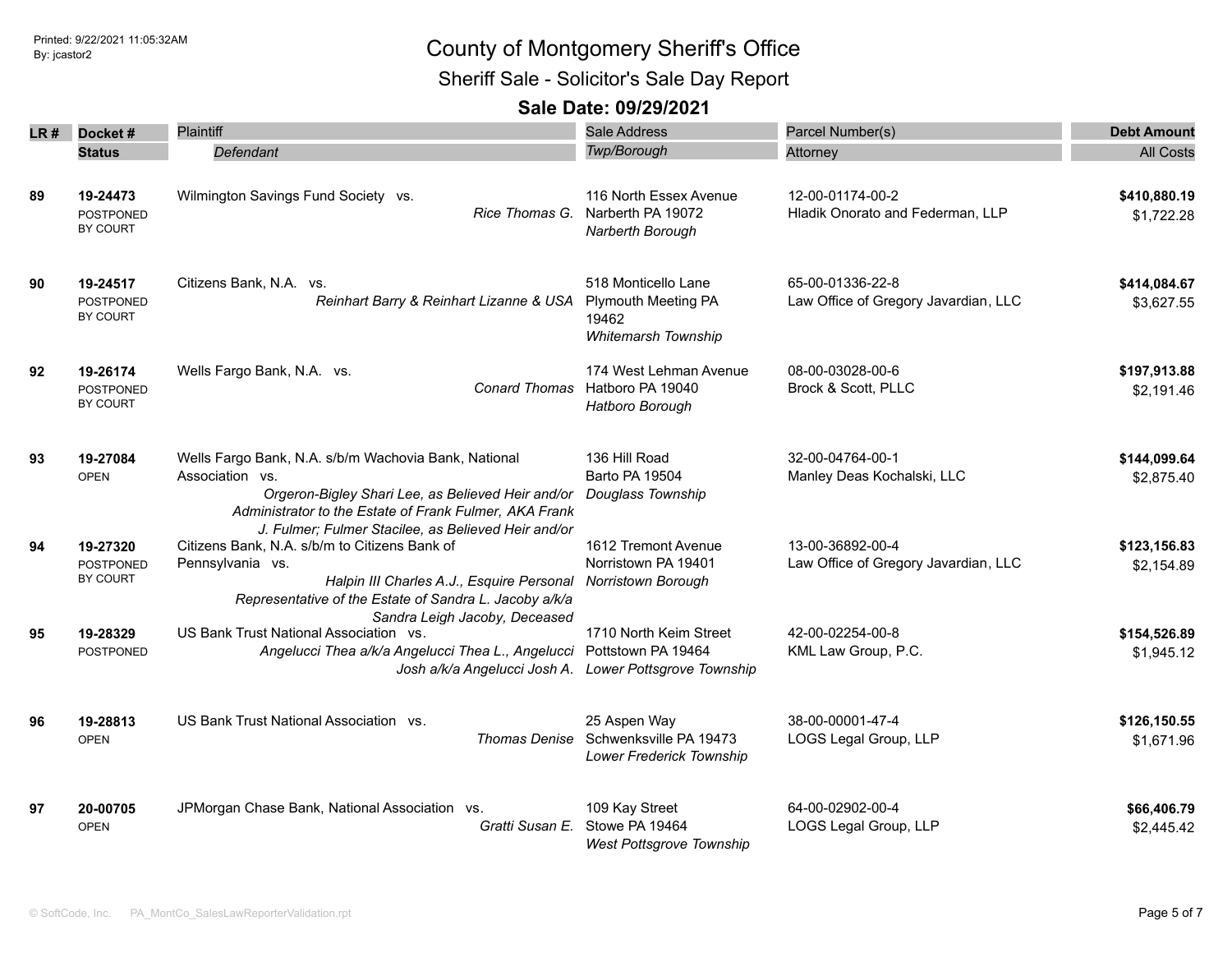Sheriff Sale - Solicitor's Sale Day Report

|     | $LR#$ Docket#                | Plaintiff                                                                                                                                                        | <b>Sale Address</b>                                                             | Parcel Number(s)                                                       | <b>Debt Amount</b>           |
|-----|------------------------------|------------------------------------------------------------------------------------------------------------------------------------------------------------------|---------------------------------------------------------------------------------|------------------------------------------------------------------------|------------------------------|
|     | <b>Status</b>                | Defendant                                                                                                                                                        | <b>Twp/Borough</b>                                                              | Attorney                                                               | <b>All Costs</b>             |
| 102 | 20-04905<br><b>OPEN</b>      | Deutsche Bank National Trust Company vs.<br>Berman Jeffrey a/k/a Berman Jeffrey C.                                                                               | 606 Fairview Road<br>Penn Valley PA 19072<br><b>Lower Merion Township</b>       | 40-00-17540-00-6<br>RAS Citron, LLC                                    | \$2,308,439.61<br>\$2,523.62 |
| 103 | 20-05194<br>POSTPONED        | Wilmington Savings Fund Society vs.                                                                                                                              | 8220 Aspen Way<br>Aycox, Stefanie Elkins Park PA 19027<br>Cheltenham Township   | 31-00-01441-00-4<br><b>Hill Wallack LLP</b>                            | \$406,734.79<br>\$2,424.91   |
| 104 | 20-05367<br><b>OPEN</b>      | State Resources Corp. vs.<br>Prusinowski Jr. Edward J. (Dec'd); Prusinowski East Norriton PA 19403<br>Margaret A. (Dec'd) & Unknown Heirs East Norriton Township | 3106 Lewis Lane                                                                 | 33-00-05178-62-1<br>Berger Law Group, P.C.                             | \$42,179.01<br>\$3,439.47    |
| 105 | 20-06329<br><b>POSTPONED</b> | Reverse Mortgage Solutions, Inc. vs.<br>Coccio Damian in his capacity as Heir of Coccio<br>Helen A. a/k/a Coccio Helen (Dec'd) & Unknown Heirs Plymouth Township | 479 Old Elm Street<br>Conshohocken PA 19428                                     | 49-00-02827-00-4<br>RAS Citron, LLC                                    | \$187,707.86<br>\$2,435.14   |
| 106 | 20-14279<br>POSTPONED        | Mill City Mortgage Loan Trust vs.<br>Cardamone III, Victor J.                                                                                                    | 657 Tanglewood Court<br>Pottstown PA 19464<br>Lower Pottsgrove Township         | 42-00-04883-70-9<br>Pincus Law Group, PLLC                             | \$246,162.78<br>\$1,924.78   |
| 107 | 20-14689<br>POSTPONED        | U.S. Bank National Association as Trustee for GMACM<br>Mortgage Loan Trust 2010-2 vs.<br>Owens David and Owens Vanessa                                           | 314 Washington Lane<br>Jenkintown PA 19046<br>Jenkintown Borough                | 10-00-04520-00-6<br>Pincus Law Group, PLLC                             | \$587,831.38<br>\$2,560.40   |
| 108 | 20-14916<br><b>POSTPONED</b> | Berkshire Bank vs.<br>58 York Partners, LLC, Bernie's Hatboro, LLC,<br>Kretschman Eric S., Oreland Associates II, LLC Hatboro Borough                            | 58 South York Road<br>Hatboro PA 19040                                          | 08-00-06652-00-9<br>Saldutti Law Group Robert L Saldutti<br><b>LLC</b> | \$1,933,790.84<br>\$2,567.71 |
| 109 | 20-15343<br><b>OPEN</b>      | U.S. Bank Trust National Association vs.<br>House to Home Strategies, LLC and Krill Trevor<br>Guarantor                                                          | 3460 Ridge Pike<br>Collegeville PA 19426<br><b>Lower Providence</b><br>Township | 43-00-11698-00-4<br><b>KML Law Group</b>                               | \$945,957.20<br>\$2,584.93   |